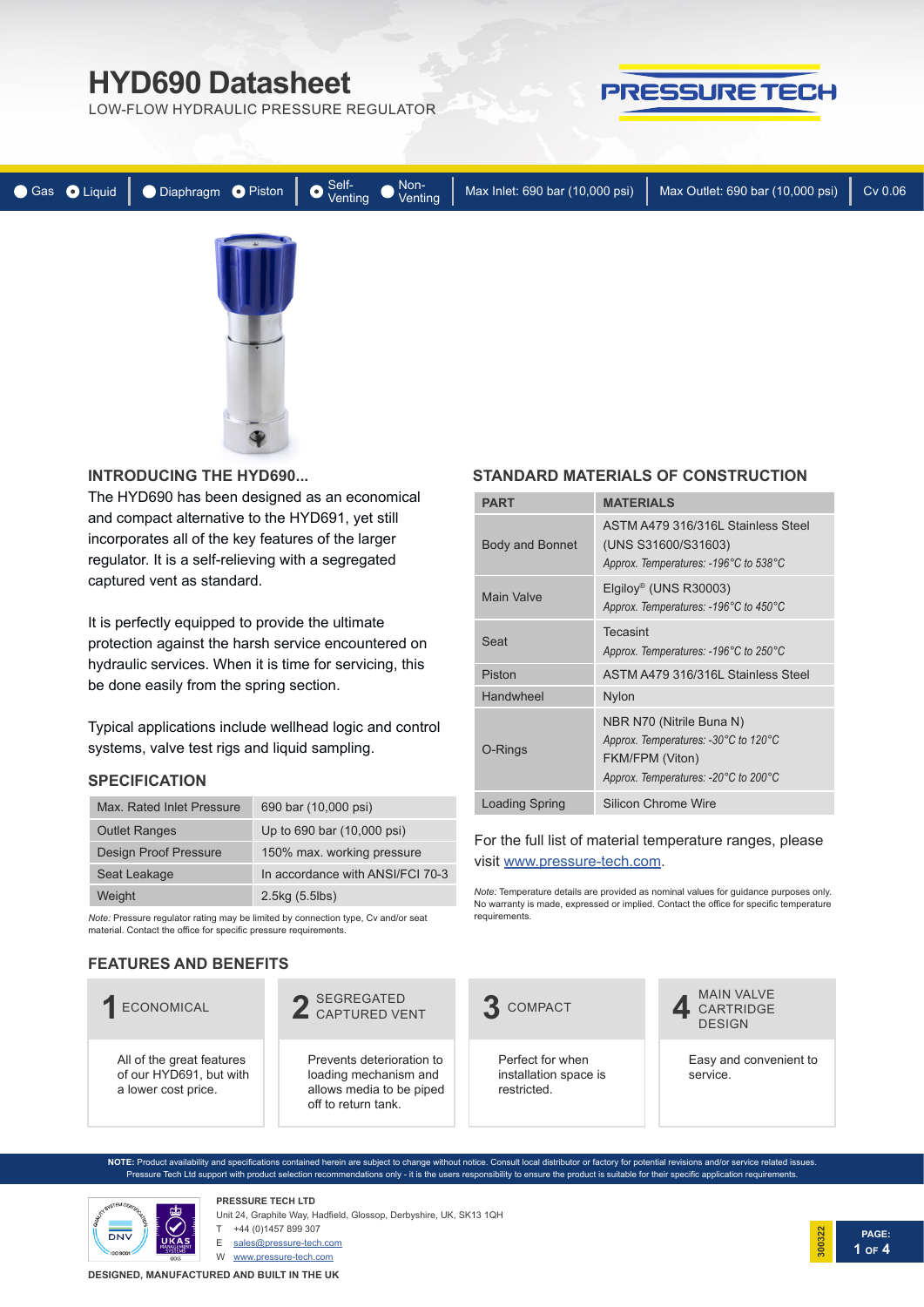LOW-FLOW HYDRAULIC PRESSURE REGULATOR



**PRESSURE TECH** 

# **DRAWINGS AND INSTALLATION DIMENSIONS**

Dimensions shown for 1/4" NPT option - please contact the office for additional connections options.



*Note:* 

All gauge ports are 1/4" NPT as standard.

**NOTE:** Product availability and specifications contained herein are subject to change without notice. Consult local distributor or factory for potential revisions and/or service related issues. Pressure Tech Ltd support with product selection recommendations only - it is the users responsibility to ensure the product is suitable for their specific application requirements.



**PRESSURE TECH LTD** Unit 24, Graphite Way, Hadfield, Glossop, Derbyshire, UK, SK13 1QH +44 (0)1457 899 307

E sales@pressure-tech.com

W www.pressure-tech.com

**DESIGNED, MANUFACTURED AND BUILT IN THE UK**

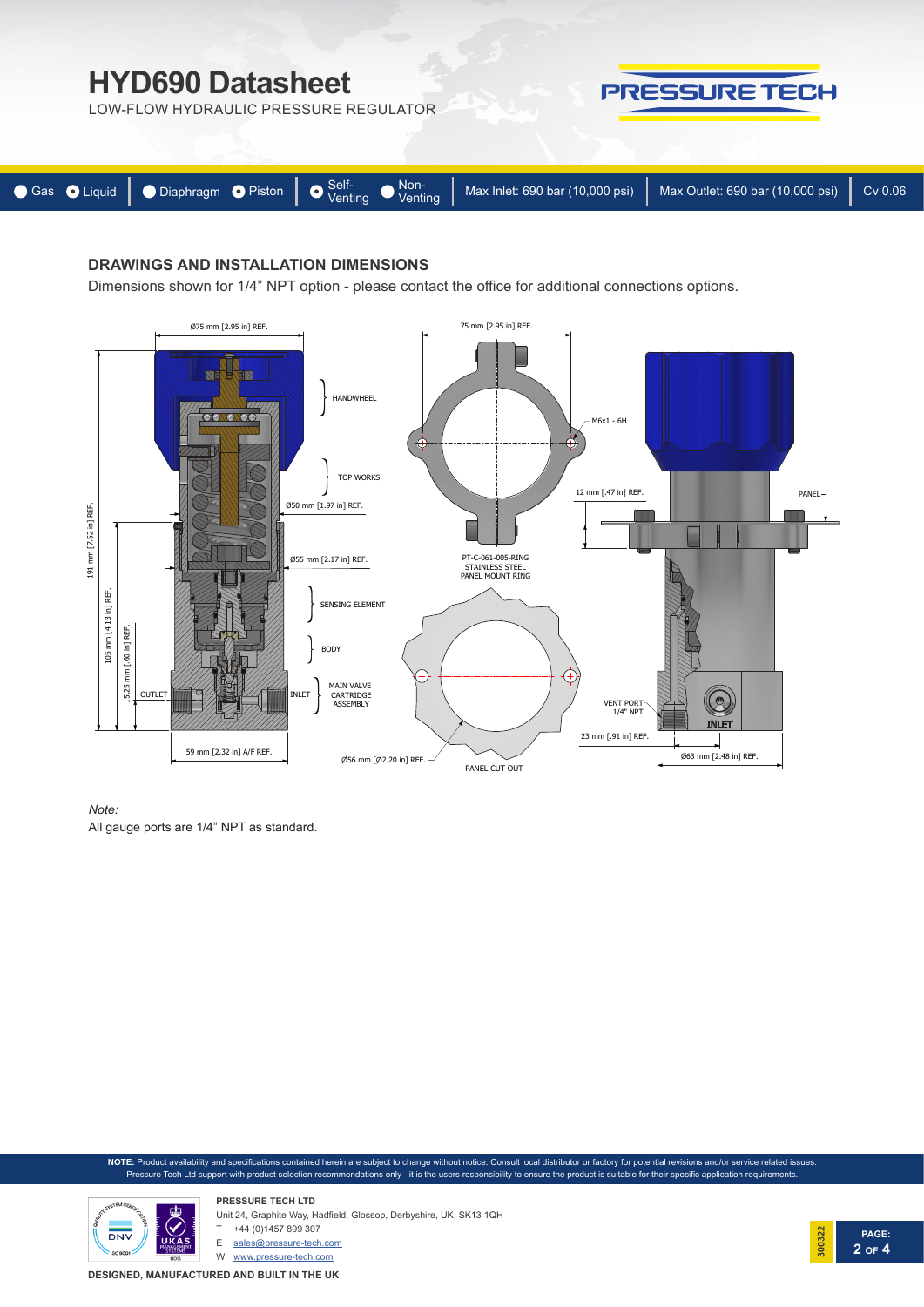LOW-FLOW HYDRAULIC PRESSURE REGULATOR



| ● Gas ● Liquid   ● Diaphragm ● Piston   ● Self-<br>Venting ● Max Inlet: 690 bar (10,000 psi)   Cv 0.06 |  |  |  |
|--------------------------------------------------------------------------------------------------------|--|--|--|
|                                                                                                        |  |  |  |

## **FLOW CURVE**

Please contact the office for further information.

#### **PORTING CONFIGURATIONS**



**NOTE:** Product availability and specifications contained herein are subject to change without notice. Consult local distributor or factory for potential revisions and/or service related issues. Pressure Tech Ltd support with product selection recommendations only - it is the users responsibility to ensure the product is suitable for their specific application requirements.



**PRESSURE TECH LTD** Unit 24, Graphite Way, Hadfield, Glossop, Derbyshire, UK, SK13 1QH T +44 (0)1457 899 307

E sales@pressure-tech.com

W www.pressure-tech.com

**DESIGNED, MANUFACTURED AND BUILT IN THE UK**